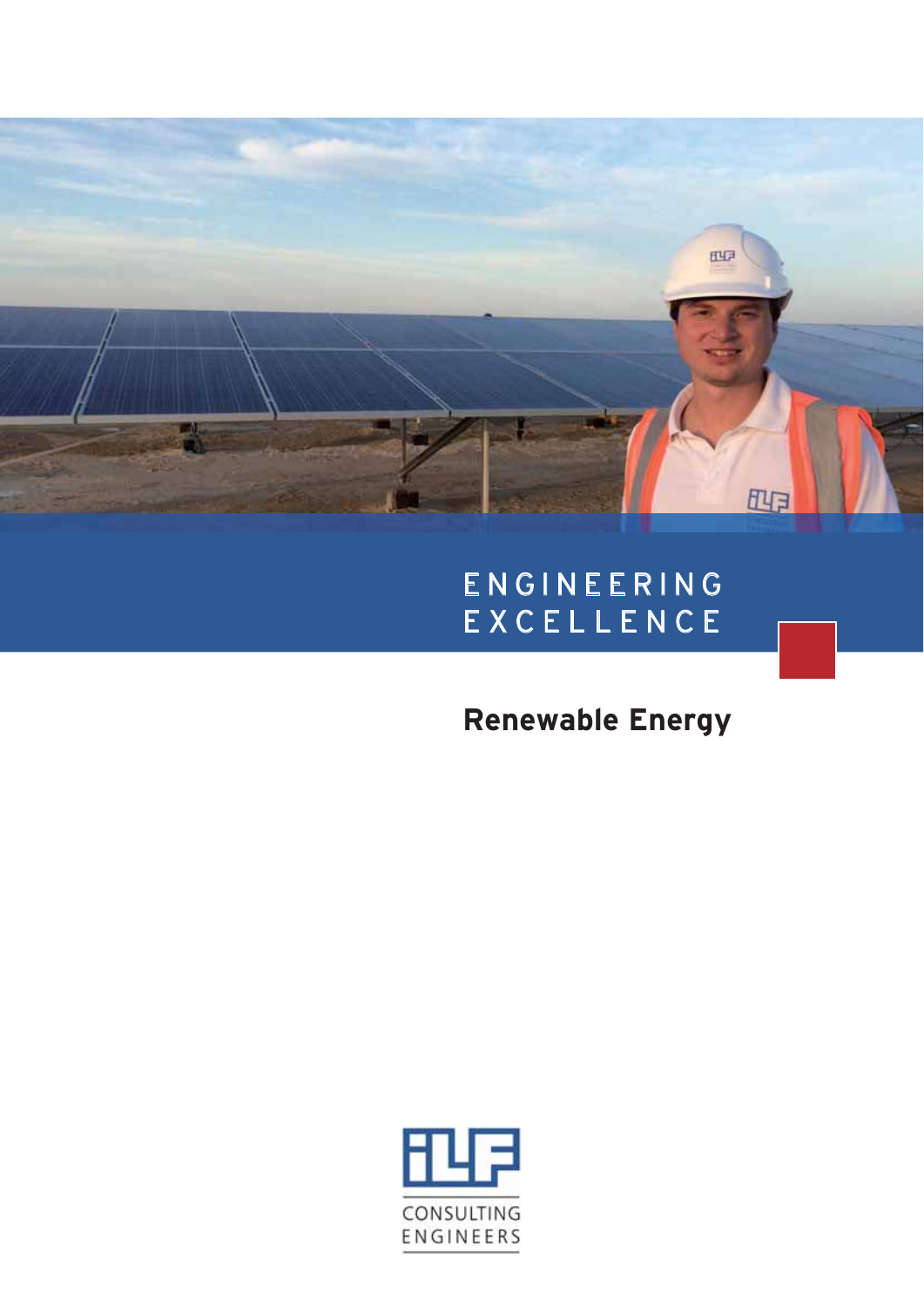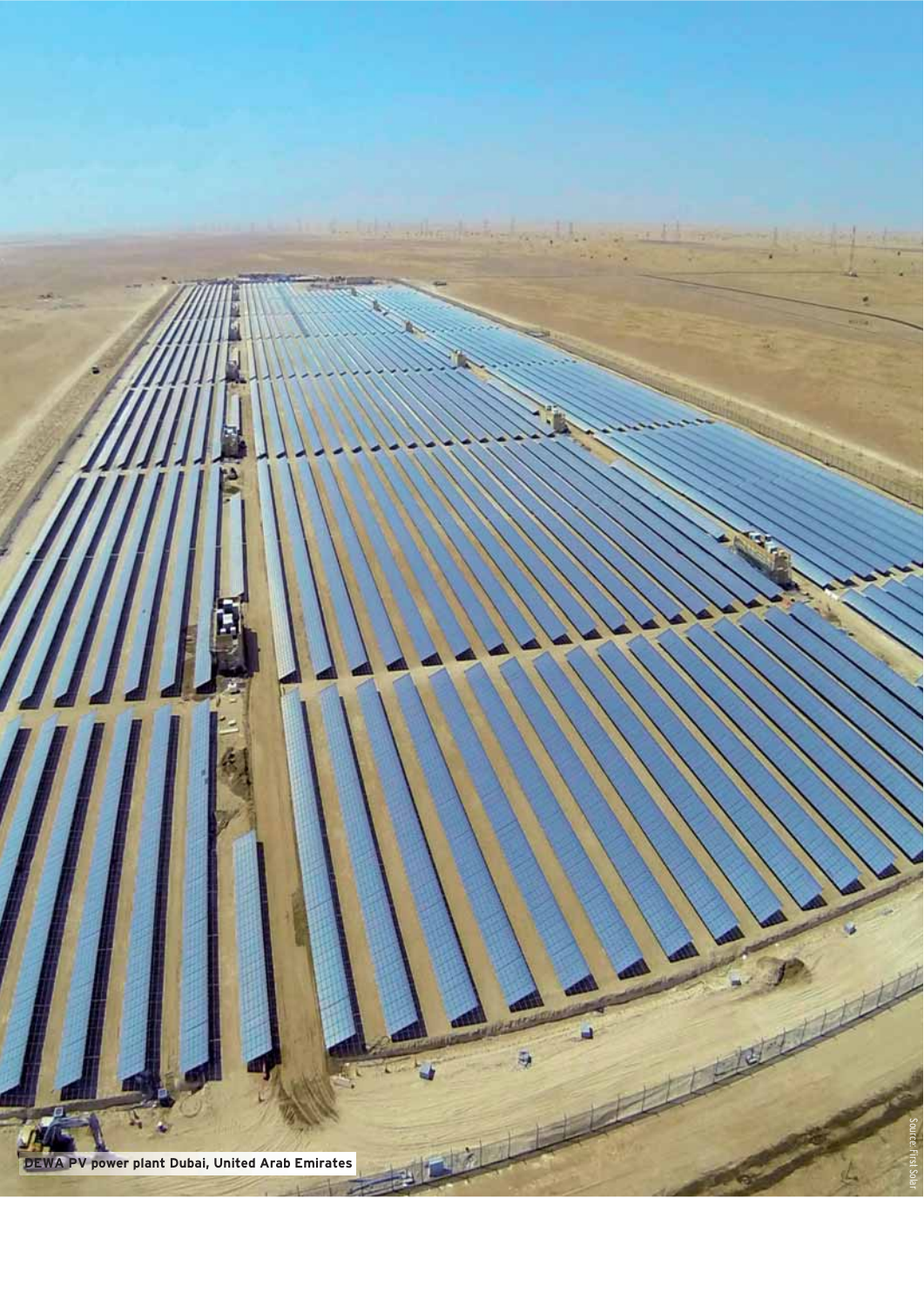

**PV power plant**



**CSP power plants**



**Wind farms**

# Renewable Energy

## **Fields of Expertise**

- Extensive solar power project experience (PV & CSP) covering the entire value chain from prefeasibility studies to construction supervision
- Large scale projects management and execution experience
- Hybrid and Off-Grid Systems
- Projects in challenging terrain and climate conditions
- Geothermal plants, biomass combined heat and power plants, biogas plants, biofuel plants, wind farms and wave energy

#### -**Highlights**

- Successful execution of utility scale PV projects in deserts
- Strategy consultancy for solar energy implementation up to 1,000 MW in accordance with national energy master plan
- Successful implementation of Hybrid and Off-Grid Solutions worldwide
- Experience with a broad range of clients: national governments, utilities, financing institutions, project developers, EPCs and private investors

#### -**Selected References**

- K.A. CARE, Wind, CSP, PV (Project Development, Capacity Building), Saudi Arabia
- Sheikh Mohammed Bin Rashid Solar Park, 1,000 MW, CSP (Conceptual Design Study), United Arab Emirates
- 100 MW PV power plant Bahawalpur (EPC Bid Evaluation, Site Supervision), Pakistan
- 13 MW PV power plant (Owner's Engineer for DEWA), United Arab Emirates
- 4 MW PV-wind-diesel hybrid power plant Al Yassat Island (Feasibility Study, Owners Engineer), United Arab Emirates
- 3 PV projects totaling 50 MW (Preliminary and Detailed Design), Jordan
- Technical assistance for wind and solar projects, renewable energy mix (PV, wind and CSP) in Morocco, Tunisia, Algeria
- Biomass-fired combined heat and power plant, Capacity: 27 MWth, 1.1 MWel, Austria
- Solar Thermal power plant (technical and commercial due diligence for prototype), Germany
- 100 MW CSP power plant (technical due diligence), South Africa
- Wave Energy Solution (technical due diligence), Sweden

### **Expanding ILF Services**

 ILF provides all services required for the successful implementation of renewable energy projects. These services include:

- Pre-feasibility assessment
- Feasibility studies
- Project appraisals
- Lender's engineering
- Owner's engineering
- Due diligences (technical and commercial)
- Project management
- Permit application design & land acquisition
- Planning and design
- Contracting and procurement services
- Construction supervision
- Plant commissioning
- Acceptance tests
- Performance ratio verification
- 3D-Simulations and visualisation